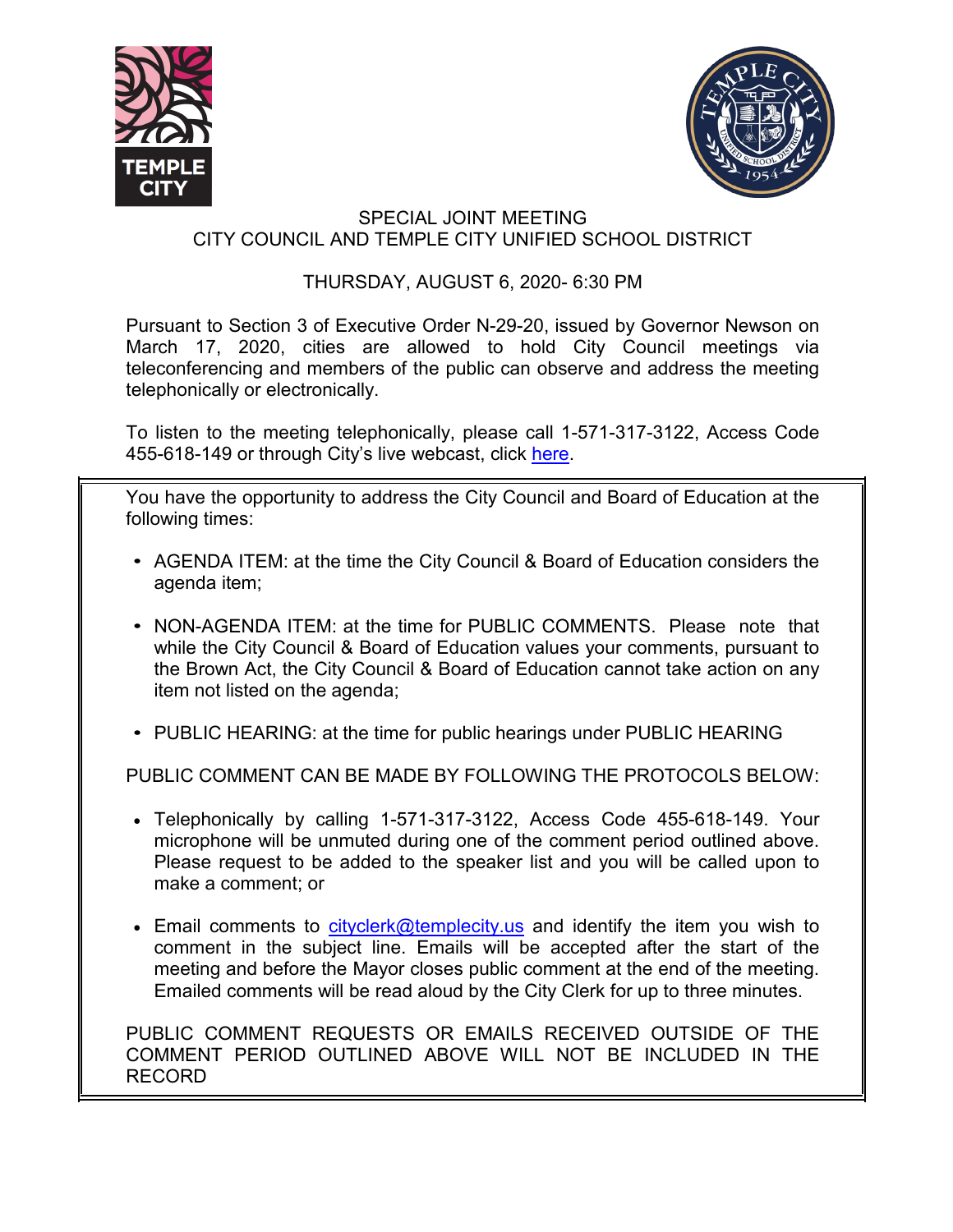City Council Agenda August 6, 2020 Page 2 of 3

## 1. CALL TO ORDER

2. ROLL CALL –

Vincent Yu, Mayor Pro Tem Mike Lin, Board Vice President William Man, Councilmember Melissa Espinoza, Board Clerk Cynthia Sternquist, Councilmember Matt Smith, Board Member

Tom Chavez, Mayor **National Contract Donna Georgino, Board President** Fernando Vizcarra, Councilmember Kenneth Knollenberg, Board Member

- 3. PLEDGE OF ALLEGIANCE
- 4. INTRODUCTION
- 5. PUBLIC COMMENTS
- 6. DISCUSSION ITEMS
	- A. TEMPLE CITY UNIFIED SCHOOL DISTRICT UPDATE
		- i. TC for Change
		- ii. Start of School Year
		- iii. Facility Use Child Care Program
		- iV. District City Communication (share letters and updates)
		- V. Possible list for families in need of internet access and places in Temple City who offer free Wi-Fi connection
	- B. CITY OF TEMPLE CITY UPDATE i. Update on City Operations
		- ii. Joint Facilities Use Agreement and City programs
	- C. HIGHLIGHT OF CITY AND SCHOOL DISTRICT UPCOMING EVENTS
	- D. DISCUSSION FOR FUTURE MEETINGS
- 7. PUBLIC COMMENT
- 8. CLOSING COMMENTS
- 9. ADJOURNMENT

In compliance with the Americans with Disabilities Act, if you need special assistance to participate in this meeting, please contact the City at (626) 285- 2171. Notification 48 hours prior to the meeting will enable the City to make reasonable arrangements to ensure accessibility to this meeting.